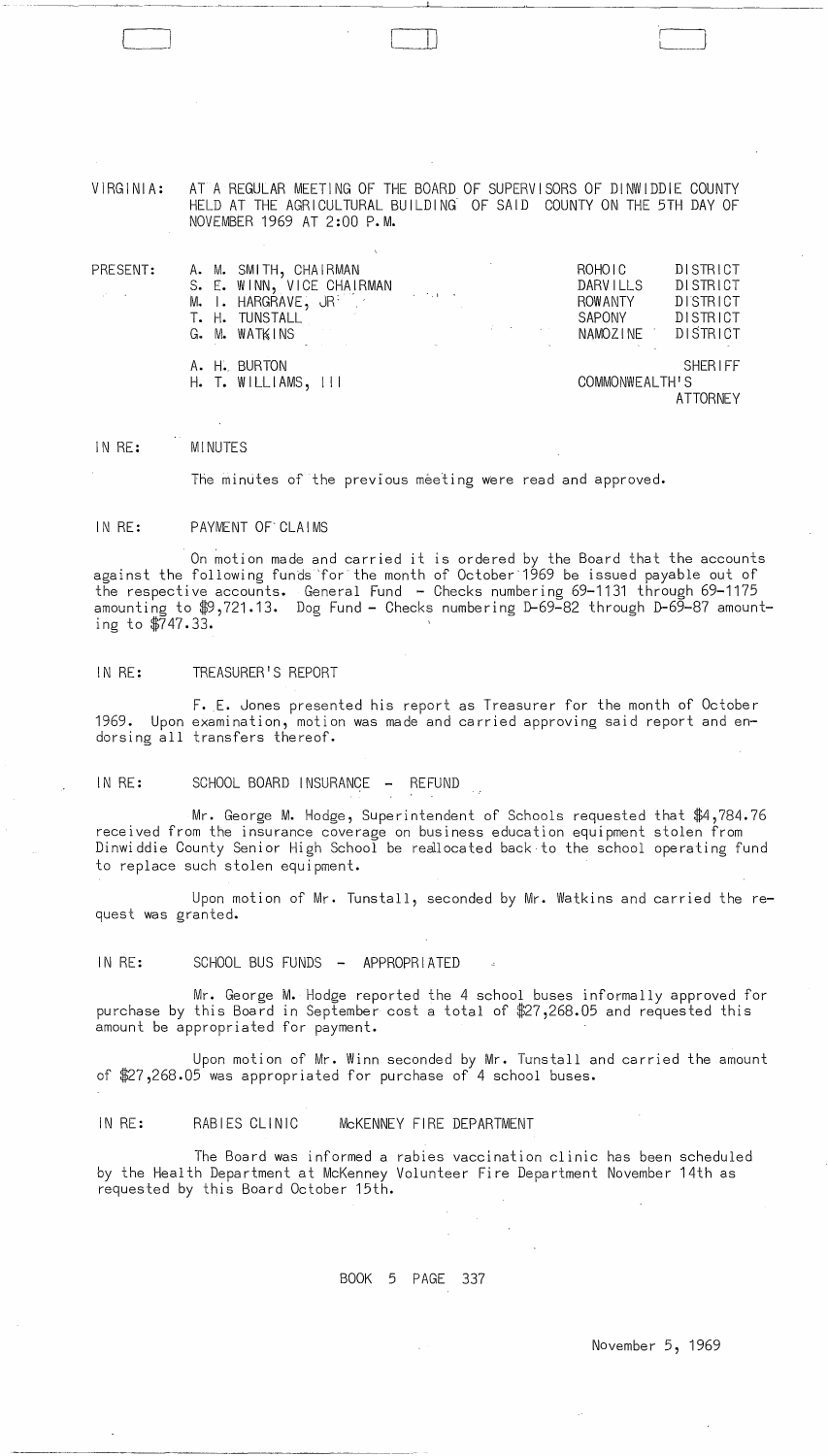#### IN RE: EXTENSION AGENT, HOME ECONOMICS - REQUESTED

There was read a letter from a special committee of Dinwiddie County Home Demonstration Clubs requesting the Board to supplement their efforts to obtain an additional home economics agent for Dinwiddie County. This was discussed and Mr. Tunstall moved, Mr. Winn seconded and it was unanimously carried directing that a letter be written to persons responsible for securing an agent requesting that all efforts be executed to place a suitable, qualified home economics agent in this county as soon as possible.

#### IN RE: TREE REMOVAL

There was read a letter from a special committee of Dinwiddie County Home Demonstration Clubs recommending the Board not remove any SOUND trees from the courthouse grounds as suggested at the last meeting. Mr. John Belshan, Extension Agent - Agriculture informed the Board a landscape specialist from VPI had been asked to analyze the proposal and make a recommendation. The specialist recommended leaving the trees for background effect providing they are living and growing if the area is not definitely needed for parking. He further suggested fertilizing and pruning.

Mr. Hargrave moved Mr. Belshan be requested to contact reliable tree surgeons asking their recommendations and cost and to report back at a later date.<br>Mr. Watkins seconded. The motion carried. Mr. Watkins seconded.

#### IN RE: IDENTIFICATION CARDS

 $\overline{B}$  . Bte<br>Clk

 $\vec{a}$  $\sim$   $\frac{3}{2}$  m

 $\sigma$ 

 $\omega$ 

 $\circ \sim$  $\frac{1}{2}$ (;) 0 **;.>**  +" ---f . ق. 'D ('j  $\circ$   $\circ$ 't:l <H **'-(j** ~N < til

I·

Upon suggestion of several county employees that idenfification cards be issued to employees who might need to identify themselves to the public Mr. Winn moved identification cards be issued provided the executive secretary keep a record of persons cards are issued to and that such card shall be turned in upon termination of employment by the recipient prior to receiving last pay warrant. Mr. Hargrave seconded. The motion carried.

# IN RE: MRSS. HILDA ROBINSON - LAW ENFORCEMENT US ROUTE 1

Mrs, Hilda T. Robinson appeared before the Board and requested the Board's assistance in obtaining additional state police coverage on US Route 1 South of McKenney and specifically additional patrol in the area during the hours school buses are on the road. She cited she had observed numerous violations of the stopped school bus laws and further cited the danger to school children crossing the highway to board and exit school buses.

Mr. Williams suggested the state police sargeant be contacted concerning the complaint and he volunteered to relay the complaint.

#### IN RE: CEDAR LANE - RURAL ADDITION TO SECONDARY SYSTEM

 $\mathbb{R}^2$ The Board of Supervisors of Dinwiddie County having reviewed a Board of Viewers Report of May 5, 1967, of a certain road in Dinwiddie County known as Cedar Lane beginning at a point on Route 614, 0.02 miles south of Route 684, running in a northerly direction 0.13 miles to Peach Street.

WHEREAS, the Board of Supervisors of Dinwiddie County concurs in the Board of Viewers Report of May 5, 1967.

 $\frac{25}{9}$ WHEREAS, the Board of Supervisors requested the Virginia Department of Highways to take into the State's Secondary System of roads, this rural addition since it appearing to the Board that a 50 foot right-of-way was duly platted and recorded in Plat Book 2, Page 64A, dated 1940.

#### IN RE: MAMOZINE VOLUNTEER FIRE DEPARTMENT- BREATHING EQUIPMENT - AUTHORIZED

Upon request of the Namozine Volunteer Fire Department and upon motion of Mr. Winn, seconded by Mr. Hargrave and carried the executive secretary was authorized to purchase 1 self contained breathing apparatus, spare cylinder tank and two fog guns for use by the fire department.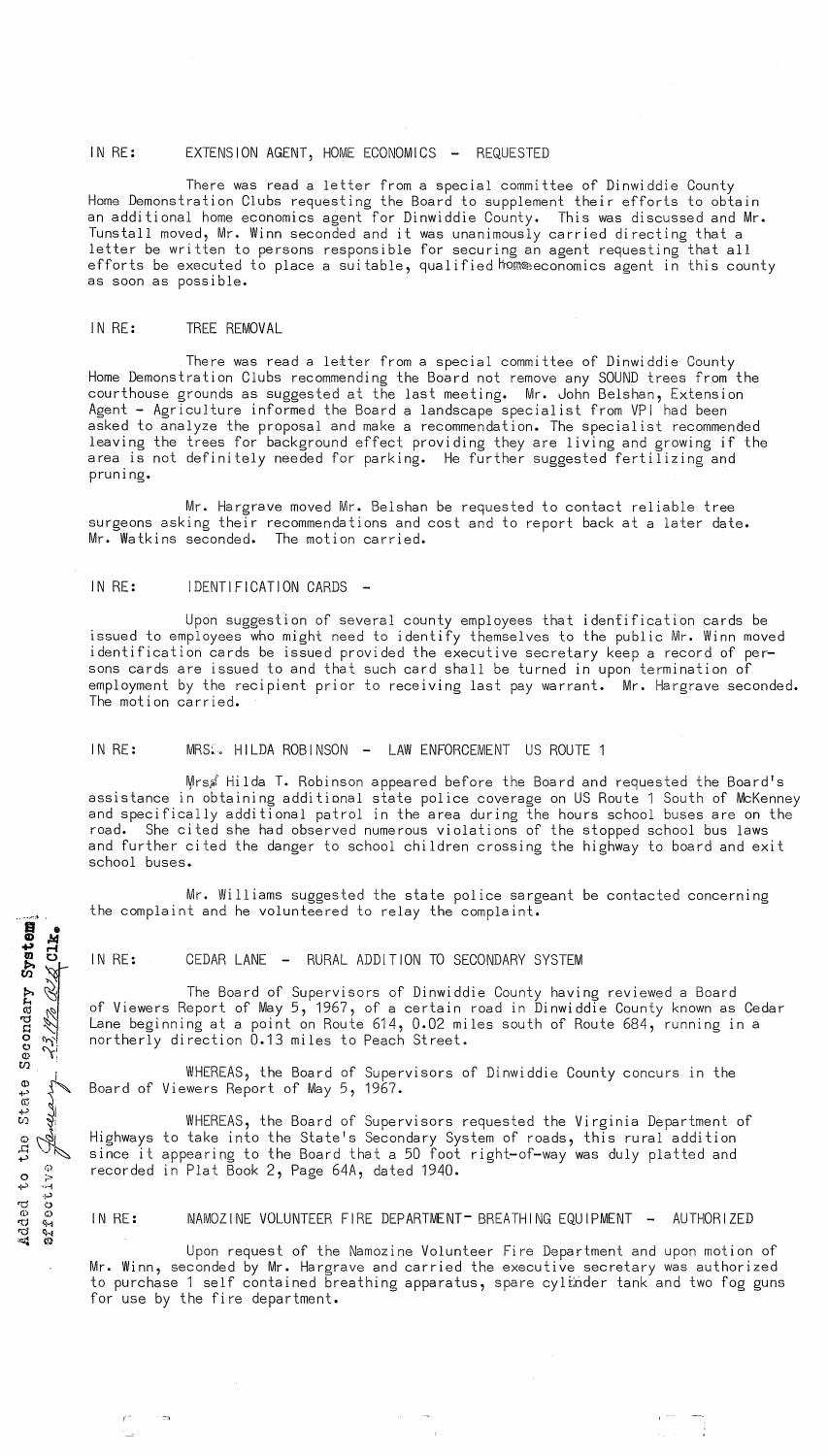IN RE: TRI-CITIES REGIONAL AREA COMPREHENSIVE TRANSPORTATION PLANNING STUDY

--~- -~~~~~--~-~---- -~~ ~-- ~~--~~--''-------~~---~-----~-~--~---

WHEREAS, each of the Cities of Petersburg, Colonial Heights and Hopewell, and the Counties of Chesterfield, Dinwi ddie and Prince George has an area transportation study program; and,

WHEREAg, it is the opinion of the Board of Supervisors of Dinwiddie County that a more comprehensive transportation study could be made by consolidation of this study into a tri-city regional area comprehensive transportation planning study, which study would be placed on a continuing agreement with the Virginia Department of Highways;

NOW, THEREFORE, BE IT RESOLVED by the Board of Supervisors of Dinwiddie County that it recommends that the Virginia Department of Highways consolidate the three area transportation studies of Petersburg, Hopewell and Colonial Heights and parts of Chesterfield, Dinwiddie and Prince George Counties to form a tri-city regional area comprehensive transportation planning study to be placed on a continuing basis; that an updated base survey be conducted; that a tri-city area-wide topics study be included; and that a tri-city regional area technical committee be formed consisting of at least two public officials from each city and of at least one from each County. The purpose of this committee will be to meet periodically with members of the Highway Department and Bureau of public Roads and review the needs and deficiencies of the area transportation network and express opinions and planning goals on a regional basis.

BE IT RESOLVED FURTHER, that the Clerk of this Board be, and he is hereby directed to forward a certified copy of this resolution to the Virginia Department of Highways.

IN RE: PLANNING DISTRICT 19 AD HOC COMMITTEEMAN

The Board was informed that an ad hoc committee to study the creation, charter, by laws, etc, of Planning District 19 of which this county is a part has been proposed. Members of this Board appointed Chairman A.Mitchell Smith to represent the County on this committee.

## IN **RE:** REMODEL COURTHOUSE

The Board discussed remodeling the courthouse and providing better and additional facilities to serve the County.

No decision was made.

There being no further business to be brought before the Board the meeting adjourned at 4:30 P.M.

 $\sigma_{\rm{max}}=1$ 

------------\_. ----~-----~-~~---

 $\sim$   $\sim$ 

BOOK 5 PAGE 338

 $\langle \cdot \rangle$ 

 $\mathcal{L}$ 

 $\Delta \phi = 0.002$  .